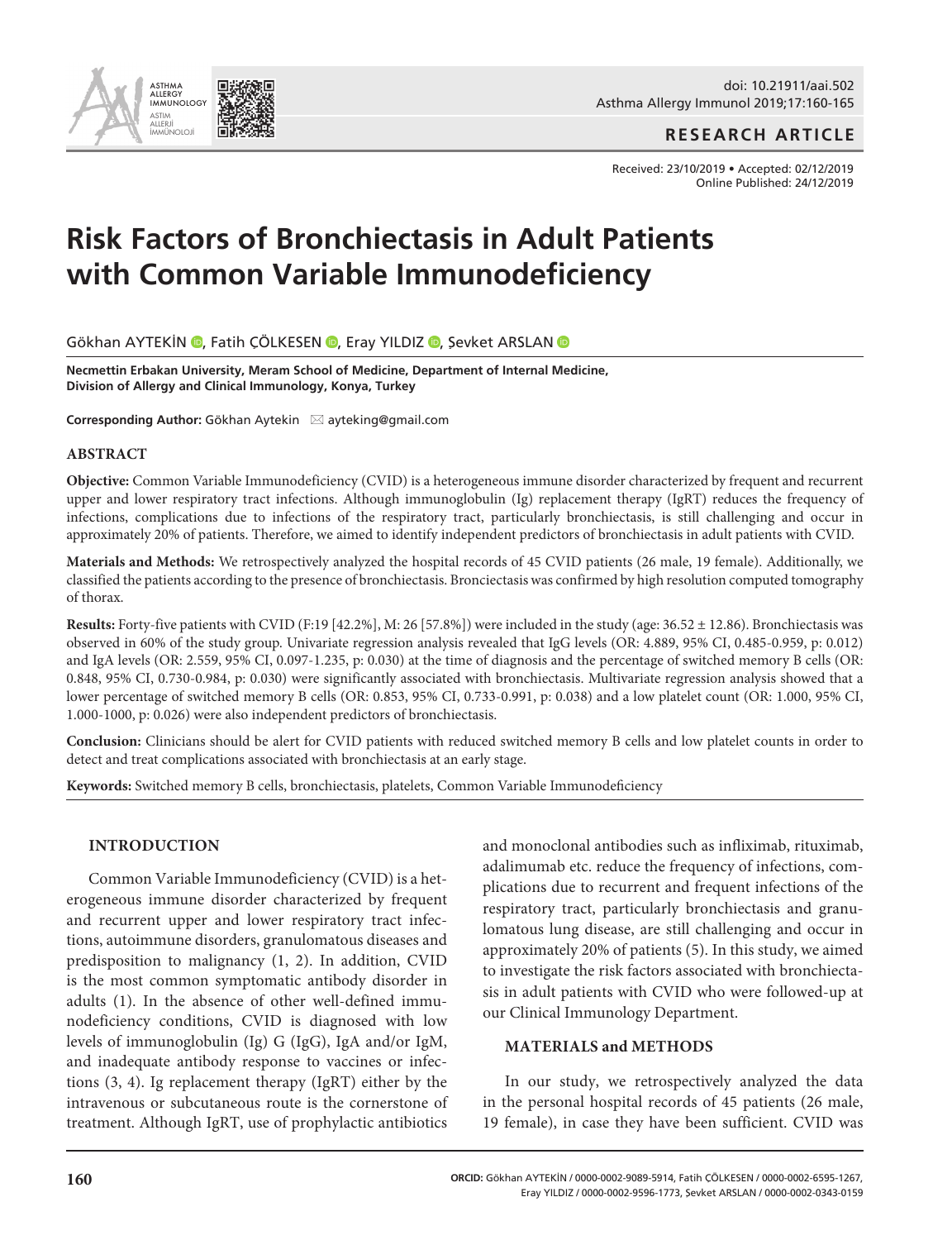diagnosed according to the updated diagnostic criteria of the European Society for Immunodeficiency (ESID) (3). Bronchiectasis have been confirmed by high-resolution computed tomography. The study protocol was approved by the Ethics committee. Informed consent was obtained from study participants.

Serum Ig concentrations (IgG, IgM, IgA, and IgE) were determined by particle-enhanced immunonephelometry using a Siemens BN II/BN ProSpec system (Eschborn, Germany). Peripheral blood lymphocyte subsets were measured with a BD FACSCanto II 8-color flow cytometer system (Erembodegem, Belgium) with fluorescent labeled antibodies.  $CD3+T$  cells, helper T cells ( $CD4+T$  cells), cytotoxic T cells (CD8+ T cells), CD19+ B cells, natural killer (CD3· CD16<sup>+</sup> CD56<sup>+</sup>) cells, switched memory (IgD<sup>-</sup> IgM- CD27+) B cells, and recent thymic emigrant (CD4+ CD31+ CD45RA+) T cells were measured.

Spirometric measurements were obtained with an nSpire ZAN 100 spirometer. Forced vital capacity (FVC), forced expiratory volume in one second (FEV1), peak expiratory flow (PEF), mean expiratory flow 25-75% and FEV1/FVC were recorded. FEV1  $\geq$  80% of the predicted ratio was considered normal.

A statistical analysis was performed with IBM SPSS Statistics, Version 22 software (New York, United States). Parametric statistics were presented as mean ± standard deviation and nonparametric statistics were expressed as median (minimum–maximum). Descriptive data were presented as frequencies and percentages and compared using the Chi-square test. Comparisons between baseline characteristics were performed with an independent Student's t-test or Chi-square test where appropriate. A binary logistic regression analysis was performed to determine the independent predictors of bronchiectasis.

# **RESULTS**

Forty-five patients with CVID (F: 19 [42.2%], M: 26 [57.8%]) were included in the study (age:  $36.52 \pm 12.86$ ). There was parental consanguinity in 53.3% of the patients (parents were from the same village in 68.9% of patients) There was bronchiectasis in 60% of the patients. The mean diagnostic delay was  $104.22 \pm 91.9$  months. Including the 13 (28.9%) receiving subcutaneous IgRT, all patients have been receiving IgRT. Baseline demographic, clinical, and laboratory parameters of the patients are summarized in Table I.

In the current study, patients with bronchiectasis had had lower IgM levels, CD4/CD8 ratios and percentages of B cells at the time of diagnosis. Additionally, patients with bronchiectasis had lower FEV1, PEF, MEF25-75 and FEV1/FVC, but this difference was not statistically significant.

Univariate regression analysis revealed that IgG levels (OR: 4.889, 95% CI 0.485-0.959, p: 0.012), IgA levels (OR: 2.559, 95% CI, 0.097-1.235, p: 0.030) at the time of diagnosis and the percentage of switched memory B cells (OR: 0.848, 95 % CI, 0.730-0.984, p: 0.030) were significantly associated with bronchiectasis. Multivariate regression analysis showed that a lower percentage of switched memory B cells (OR: 0.853, 95 % CI, 0.733-0.991, p: 0.038) and a low platelet count (OR: 1.000, 95 % CI, 1.000-1000, p: 0.026) were also independent predictors of bronchiectasis (Table II).

# **DISCUSSION**

CVID is the most common symptomatic immune disorder in adults with a deficiency of switched memory B cells (5, 6). Although adequate Ig replacement in addition to use of prophylactic antibiotics and monoclonal antibodies such as infliximab, rituximab, adalimumab etc. have reduced the mortality and morbidity rates associated with CVID, complications due to recurrent and frequent infections of the respiratory tract, particularly bronchiectasis and granulomatous lung disease, are still challenging and occur in approximately 20% of patients (5).

In our study group, parental consanguinity was found in 53.3% of patients, which was an unexpectedly high rate. In studies conducted in Turkey, Ardeniz et al. reported a rate of 30% and Musabak et al. reported a rate of 12.9% for consanguineous marriages (7, 8). In studies conducted in other countries, Oksenhendler et al. and Aghamohammadi et al. reported lower rates at 5.4% and 8% , respectively (9, 10). Additionally, in this study, 45 Turkish CVID patients were classified according to the presence of bronchiectasis. Bronchiectasis was reported in 60% of these CVID patients. Thickett et al. reported that 51% of patients with CVID had bronchiectasis (11). In another study consisting of 27 CVID and 10 XLA patients, 55% of the patients had bronchiectasis (12). As far as we know, the highest percentage for bronchiectasis was given as 73% in a study by Kainulainen et al (13). In Turkey, Ardeniz at al. reported that 48% of patients with CVID had bronchiectasis (7).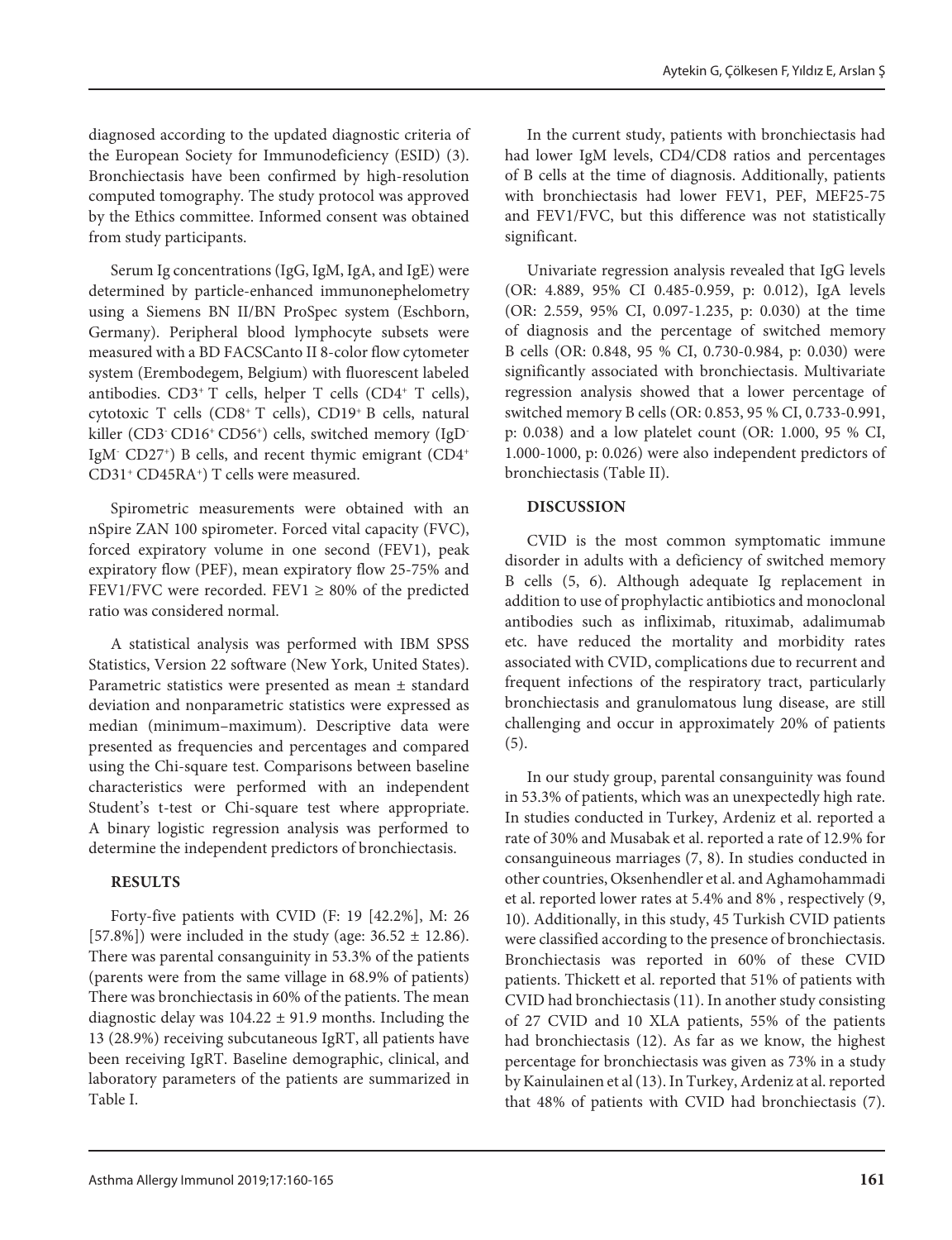|                                                               | Total $(n=45)$           |                          | Bronchiectasis (-) $(n=18)$ Bronchiectasis (+) $(n=27)$ | $\boldsymbol{p}$ |
|---------------------------------------------------------------|--------------------------|--------------------------|---------------------------------------------------------|------------------|
| Gender (female), n(%)                                         | 19(42)                   | 9(50)                    | 10(37)                                                  | $0.388\,$        |
| Age                                                           | $36.52 \pm 12.86$        | $36.94 \pm 15.62$        | $35.52 \pm 10.96$                                       | 0.915            |
| Consanguinity n(%)                                            | 31(68.9)                 | 12(66.7)                 | 19(70.4)                                                | 0.793            |
| Body Mass Index kg/m <sup>2</sup>                             | $24.90 \pm 5.74$         | $25.49 \pm 4.51$         | $24.50 \pm 6.49$                                        | 0.577            |
| Smoking, n(%)                                                 | 20(44.4)                 | 7(38.9)                  | 13(48.1)                                                | 0.540            |
| $SCIG, n$ (%)                                                 | 13(28.9)                 | 5(27.8)                  | 8(29.6)                                                 | 0.893            |
| Diagnostic Delay, months                                      | $104.22 \pm 91.88$       | $110.56 \pm 88.84$       | $100.00 \pm 95.28$                                      | $0.710\,$        |
| Ig dose /mg/month)                                            | 400 (200-800)            | 400 (200-800)            | $400(200-800)$                                          | 0.601            |
| IgG, at diagnosis, (g/dl)                                     | $2.75(0.33 - 6.90)$      | $3.67(0.33 - 6.80)$      | $1.56(0.33-6.90)$                                       | 0.016            |
| IgM at diagnosis, (g/dl)                                      | $0.31(0.06-5.99)$        | $0.41(0.18-5.99)$        | $0.26(0.06-5.72)$                                       | 0.164            |
| IgA at diagnosis, (g/dl)                                      | $0.25(0.01-5.02)$        | $0.43(0.06 - 5.02)$      | $0.23(0.01-1.90)$                                       | 0.022            |
| Neutrophil count (mm <sup>3</sup> )                           | 3600 (700-12500)         | 3320 (700-6300)          | 3600 (1000-1250)                                        | 0.069            |
| Lymphocyte count (mm <sup>3</sup> )                           | 1510 (300-8900)          | 1195 (300-3770)          | 1700 (400-8900)                                         | 0.100            |
| Lymphopenia n (%)(Lymphocyte<1000/mm <sup>3</sup> )           | 13(28.9)                 | 8(44.4)                  | 5(18.5)                                                 | 0.060            |
| Platelet count (mm <sup>3</sup> )                             | $212722.22 \pm 93786.00$ | $230074.07 \pm 84439.75$ | 187694.44 ± 103273.07                                   | 0.130            |
| CD3(%)                                                        | $77.50 \pm 10.19$        | $74.37 \pm 9.15$         | $79.59 \pm 10.46$                                       | 0.092            |
| $CD4$ $(\%)$                                                  | $33.64 \pm 13.91$        | $35.81 \pm 13.64$        | $32.20 \pm 14.18$                                       | 0.401            |
| CD8(%)                                                        | 36 (19-74)               | 33.50 (21-74)            | $41(19-74)$                                             | 0.088            |
| CD4/CD8                                                       | $1.02 \pm 0.78$          | $1.14 \pm 0.74$          | $0.94 \pm 0.80$                                         | 0.398            |
| CD19 (%)                                                      | $7.22 \pm 5.75$          | $7.71 \pm 5.87$          | $6.90 \pm 5.75$                                         | 0.648            |
| CD16-56 (%)                                                   | $9.37 \pm 6.38$          | $11.03 \pm 5.96$         | $8.26 \pm 6.51$                                         | 0.154            |
| CD3(+)CD4(-)CD8(-) T cell                                     | $2.00(0-27)$             | $1.00(0-11)$             | $2.00(0-27)$                                            | 0.542            |
| IgD(-) IgM (-) CD27 (+) B cell                                | $1.20(0-52)$             | $4.40(0.1-52)$           | $1.0(0-20.30)$                                          | 0.005            |
| $CD4(+) CD31(+) CD45RA (+) T cell (%)$                        | $16(0.90-69)$            | 16 (1.90-59.60)          | $16(0.90-69)$                                           | 0.935            |
| TmAb (antithyroid microsomal antibodies),<br>median (min-max) | $13.30(0.1-47.80)$       | $14.60(0.10-24.20)$      | $12.90(1-47.80)$                                        | 0.410            |
| FEV1≤80%, n (%)                                               | 29 (64.4)                | 11(61.1)                 | 18(66.7)                                                | 0.703            |
| FEV1, %                                                       | $71.57 \pm 17.15$        | $73.92 \pm 16.49$        | $70.00 \pm 17.71$                                       | 0.459            |
| FEV1/FVC, %                                                   | $98.19 \pm 10.01$        | $98.59 \pm 9.94$         | $97.93 \pm 10.24$                                       | 0.829            |
| PEF, %                                                        | $58.99 \pm 20.74$        | $60.35 \pm 19.60$        | $58.09 \pm 21.79$                                       | 0.725            |
| MEF25-75, %                                                   | $58.96 \pm 24.68$        | $63.62 \pm 23.80$        | $55.86 \pm 25.20$                                       | 0.307            |

**Table I: Baseline demographic, clinical, and laboratory parameters of the study population**

Our results showed a higher rate compared to theirs In our study, parental consanguinity was found in 53.3% of patients. Kutukculer et al. and Rivoisy et al. reported that parental consanguinity was associated with a severe phenotype in CVID and this may be the main reason for the high percentages of bronchiectasis in our study group (14, 15). Due to the heterogeneity of the disease, lack of awareness among clinicians concerning primary immunodeficiencies (PID) and the misconception that immunodeficiencies are childhood diseases, delayed diagnosis is common especially in adult CVID patients (11). The mean diagnostic delay was  $104 \pm 91.9$  months in the present study, which is consistent with Quinti et al.'s report (16). Furthermore, Ardeniz et al. and Musabak et al. also reported similar periods of delayed diagnosis in Turkey (7, 8).

Patients with bronchiectasis had statistically significantly lower IgG and IgA levels and switched memory B cells at the time of diagnosis compared to the patients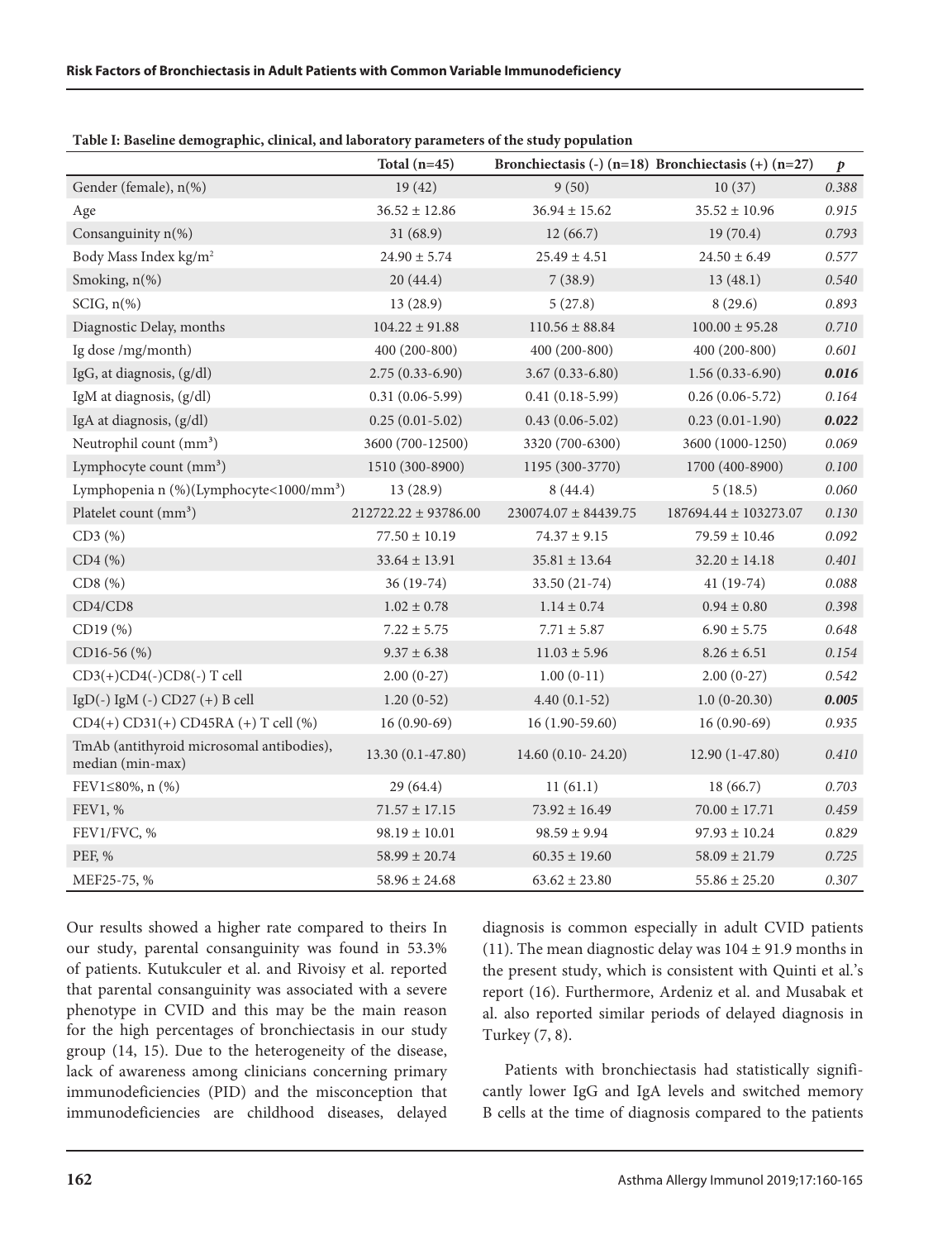| <b>Variables</b>                      | <b>Univariants</b>     |         | <b>Multivariants</b>     |                          |
|---------------------------------------|------------------------|---------|--------------------------|--------------------------|
|                                       | OR (95% CI)            | P value | OR (95% CI)              | P value                  |
| IgG, at diagnosis                     | 4.889 (0.485-0.959)    | 0.012   | $1.281(0.421-1.004)$     | 0.809                    |
| IgM, at diagnosis                     | $1.773(0.505 - 1.283)$ | 0.108   | $1.086(0.576-2.047)$     | 0.798                    |
| IgA, at diagnosis                     | $2.559(0.097 - 1.235)$ | 0.030   | $0.408(0.955 - 1.113)$   | 0.606                    |
| Neutrophil count                      | $1.000(1000-1001)$     | 0.170   | $1000(1.000-1.001)$      | 0.149                    |
| Lymphocyte count                      | $1.000(1.000-1.001)$   | 0.275   | $1.000(0.999-1.000)$     | 0.280                    |
| Lymphopenia                           | 3.520 (0.918-13.501)   | 0.067   | $0.370(0.073 - 1.867)$   | 0.229                    |
| Platelet count                        | $1000(1.000-1.000)$    | 0.134   | $1.000(1.000-1.000)$     | 0.026                    |
| $CD3(\%)$                             | $1.057(0.989 - 1.129)$ | 0.103   |                          | $\qquad \qquad -$        |
| $CD8$ $(\%)$                          | $1.041(0.992 - 1.092)$ | 0.106   | $\overline{\phantom{a}}$ | $\overline{\phantom{a}}$ |
| $CD16-56$ (%)                         | $0.932(0.845-1.027)$   | 0.156   | $\overline{\phantom{0}}$ | $\qquad \qquad -$        |
| IgD(-) IgM (-) CD27 (+) B cell $(\%)$ | $0.848(0.730-0.984)$   | 0.030   | $0.853(0.733-0.991)$     | 0.038                    |

**Table II: Univariate and multivariate binomial regression analyses demonstrating the relationship between baseline characteristics and bronchiectasis**

without bronchiectasis. Also, when multivariate analyses were performed, we found that a reduced percentage of switched memory B cells and lower platelet counts are independent risk factors for bronchiectasis. Agematsu et al. reported that in peripheral blood, CD27+ B cells could be classified into two distinct groups: IgD+ CD27+ B cells (non-switched memory B cells) which predominantly secreted IgM, and IgD- CD27+ B cells (switched memory B cells) which synthesized only one of IgG, IgM or IgA (17). Although, decreased switched memory B cells (IgD- IgM- CD27+) in CVID patients are a well-defined characteristic of the disease (18, 19) and CVID has been classified based on memory B cells for over two decades (20), there are conflicting reports on the association between chronic lung disease and decreased isotypeswitched memory B cells (21-24). Llobet et al. reported that children with decreased memory B cells had severe complications like bronchiectasis (23). Furthermore, Dectova et al. reported that the memory B cell count was associated with severe respiratory outcomes in CVID (22). Alachkar et. al. reported that the percentage of memory B cells but not immunoglobulin concentration was associated with bronchiectasis (25). Our results are similar to this report. Decreased switched memory B cells cause reduced IgG production and less effective pneumococcal antibodies. Therefore, patients have more frequent respiratory tract infections, which can cause higher rates of bronchiectasis in patients with CVID (26). On the other hand, some patients with severe hypogammaglobulinemia

do not suffer from bronchiectasis. Non-switched memory B cells can still synthesize sufficient anti-pneumococcal IgM and these antibodies may protect the patient from the development of bronchiectasis (26).

Bronchiectasis is not only associated with recurrent sinopulmonary infections, but is also proof and indication of other inflammatory conditions (27). Kellner et. al reported that CVID patients with bronchiectasis had more autoimmune complications such as autoimmune hematologic diseases, hepatomegaly, splenomegaly and lymphadenopathy than CVID patients without bronchiectasis (28). Regulatory T cells (T-regs) play an important role in the preservation of immune homeostasis (29). Romberg et al. reported that a decreased number of T-regs, reduced T-reg function and an increased number of follicular T cells in the germinal center of lymph nodes might correlate with fewer isotype switched memory B cells (30). Therefore, reduced T-reg function may contribute to the development of bronchiectasis. Although some monogenic immunodeficiencies such as PI3KD (A phosphoinositide 3-kinase delta) gain of function mutation may lead to bronchiectasis, the genetic analysis of any of our patients has not been concluded yet.

Although thrombocytes may not have a direct association with chronic lung disease, the relationship between these two conditions in CVID patients has been shown in many studies (6, 31). In this patient group, low platelet counts may be an indicator of splenic sequestration due to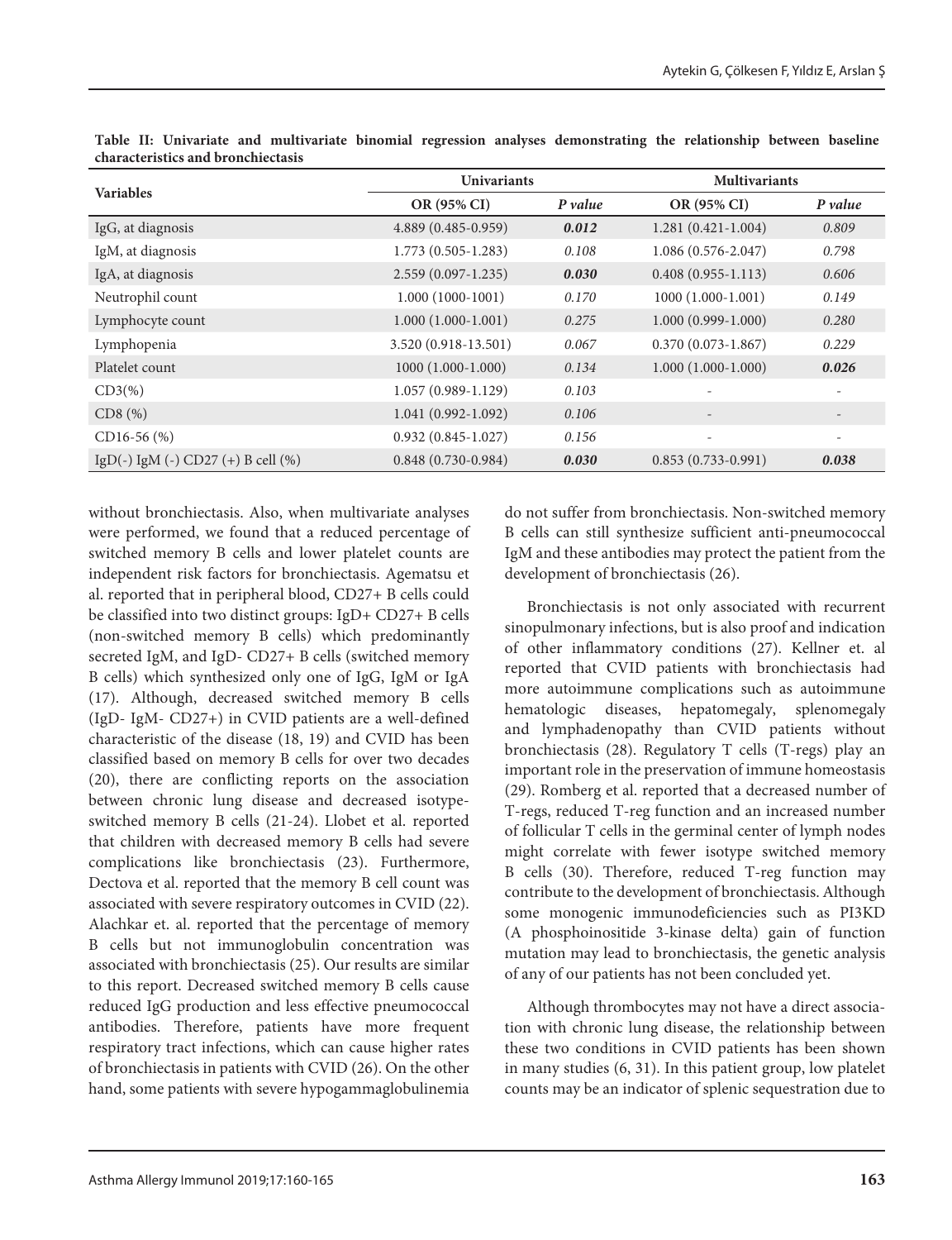splenomegaly, and/or may be an expression of increased immune dysregulation and autoimmunity. Maglione et al. found that thrombocytopenia was significantly associated with chronic lung disease in patients with CVID (32). In the current study, we found that platelet counts were lower in patients with bronchiectasis than in those without bronchiectasis, and low platelet counts were independent risk factors for the development of bronchiectasis. Although infections are the main cause of bronchiectasis, there are other inflammatory conditions in addition to infections in the continuation of bronchiectasis (27) and presumably, decreased platelet count in CVID patients is a reflection of these additional inflammatory conditions.

Our study has some limitations, such as a small study population, a single center experience and cross-sectional design. Also, we could not analyze the relationship between the severity of bronchiectasis and other immunological parameters.

## **CONCLUSION**

In conclusion reduced percentage of switched memory B cells and reduced platelet counts are independent predictors for the development of bronchiectasis, and therefore, patients with CVID who have decreased switched memory B cells and reduced platelet counts require close clinical monitoring to detect and treat complications associated with bronchiectasis at an early stage.

## **ACKNOWLEDGEMENT**

None.

## **CONFLICT of INTEREST**

None.

## **REFERENCES**

- 1. Cunningham-Rundles C, Bodian C. Common variable immunodeficiency: Clinical and immunological features of 248 patients. Clin Immunol 1999;92(1):34-48.
- 2. Tam JS, Routes JM. Common variable immunodeficiency. Am J Rhinol Allergy 2013;27(4):260-5.
- 3. Conley ME, Notarangelo LD, Etzioni A. Diagnostic criteria for primary immunodeficiencies. Representing PAGID (Pan-American Group for Immunodeficiency) and ESID (European Society for Immunodeficiencies). Clin Immunol 1999;93(3):190- 7.
- 4. Bousfiha A, Jeddane L, Picard C, Ailal F, Bobby Gaspar H, Al-Herz W, et al. The 2017 IUIS Phenotypic classification for primary immunodeficiencies. J Clin Immunol 2018;38(1):129- 43.
- 5. Ahn S, Cunningham-Rundles C. Role of B cells in common variable immune deficiency. Expert Rev Clin Immunol 2009;5(5):557-64.
- 6. Wehr C, Kivioja T, Schmitt C, Ferry B, Witte T, Eren E, et al. The EUROclass trial: Defining subgroups in common variable immunodeficiency. Blood 2008;111(1):77-85.
- 7. Ardeniz O, Basoglu OK, Gunsar F, Unsel M, Bayraktaroglu S, Mete N, et al. Clinical and immunological analysis of 23 adult patients with common variable immunodeficiency. J Investig Allergol Clin Immunol 2010;20(3):222-36.
- 8. Musabak UH, Demirel F, Yesillik S, Baysan A, Selcuk A, Kartal O, et al. Adults with common variable immunodeficiency: A single-center experience. Turk J Med Sci 2017;47(1):1-12.
- 9. Oksenhendler E, Gerard L, Fieschi C, Malphettes M, Mouillot G, Jaussaud R, et al. Infections in 252 patients with common variable immunodeficiency. Clin Infect Dis 2008;46(10):1547- 54.
- 10. Aghamohammadi A, Abolhassani H, Moazzami K, Parvaneh N, Rezaei N. Correlation between common variable immunodeficiency clinical phenotypes and parental consanguinity in children and adults. J Investig Allergol Clin Immunol 2010;20(5):372-9.
- 11. Thickett KM, Kumararatne DS, Banerjee AK, Dudley R, Stableforth DE. Common variable immune deficiency: Respiratory manifestations, pulmonary function and highresolution CT scan findings. QJM 2002;95(10):655-62.
- 12. Curtin JJ, Webster AD, Farrant J, Katz D. Bronchiectasis in hypogammaglobulinaemia--a computed tomography assessment. Clin Radiol 1991;44(2):82-4.
- 13. Kainulainen L, Varpula M, Liippo K, Svedstrom E, Nikoskelainen J, Ruuskanen O. Pulmonary abnormalities in patients with primary hypogammaglobulinemia. J Allergy Clin Immunol 1999;104(5):1031-6.
- 14. Rivoisy C, Gerard L, Boutboul D, Malphettes M, Fieschi C, Durieu I, et al. Parental consanguinity is associated with a severe phenotype in common variable immunodeficiency. J Clin Immunol 2012;32(1):98-105.
- 15. Kutukculer N, Gulez N, Karaca NE, Aksu G, Berdeli A. Three different classifications, B lymphocyte subpopulations, TNFRSF13B (TACI), TNFRSF13C (BAFF-R), TNFSF13 (APRIL) gene mutations, CTLA-4 and ICOS gene polymorphisms in Turkish patients with common variable immunodeficiency. J Clin Immunol 2012;32(6):1165-79.
- 16. Quinti I, Soresina A, Spadaro G, Martino S, Donnanno S, Agostini C, et al. Long-term follow-up and outcome of a large cohort of patients with common variable immunodeficiency. J Clin Immunol 2007;27(3):308-16.